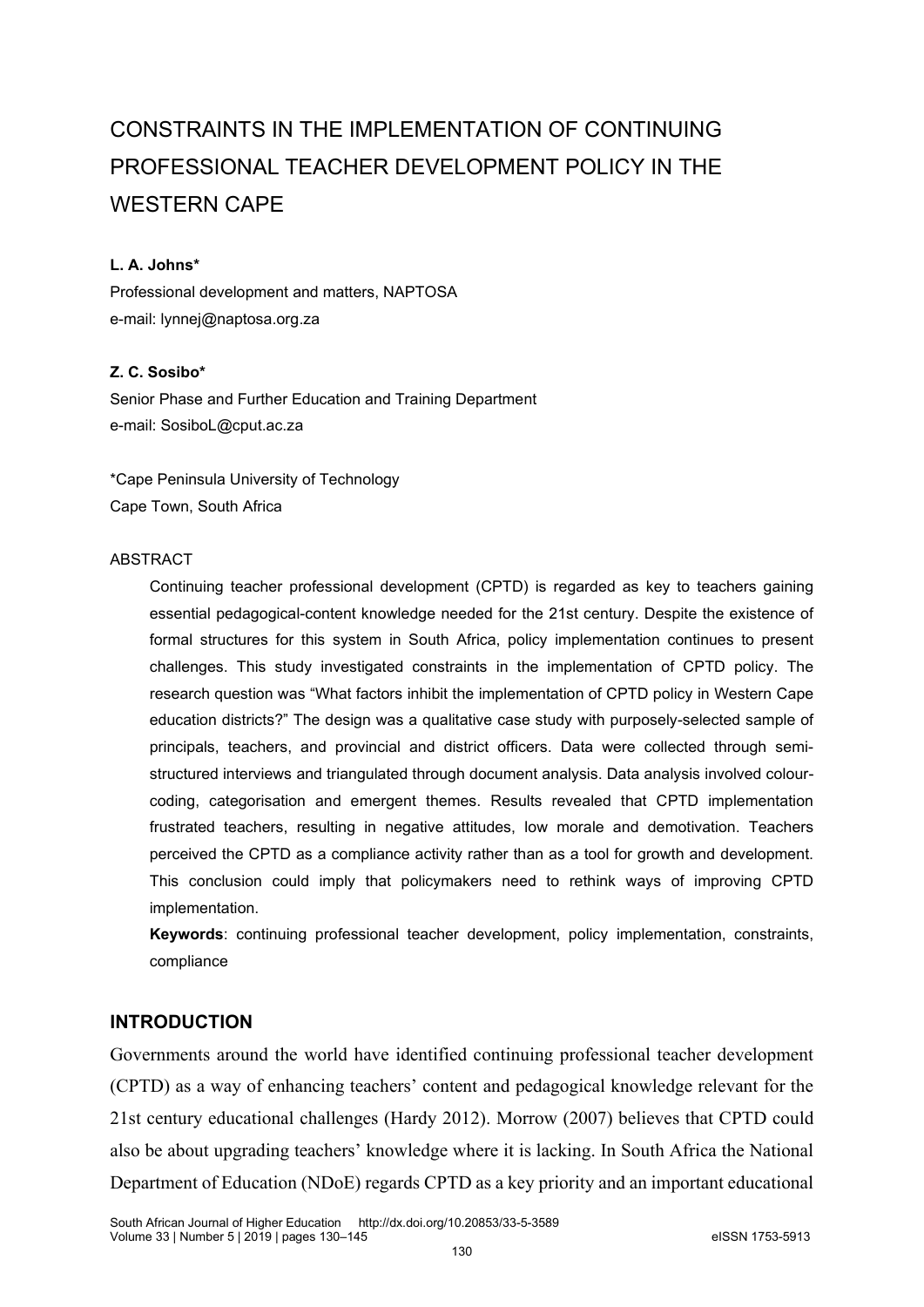initiative to improve schooling and, ultimately, learner achievement (Carrim 2013). Consequently, participation in CPTD is compulsory for all teachers. Section 7 of the South African Council for Educators (SACE) Code of Ethics (SACE 2013, 8) states that teachers must "keep abreast of educational trends and developments". To various activities SACE allocates points that the educators accumulate within a three-year cycle (Organisation for Economic Cooperation and Development (OECD) 2008), whereas the Department of Basic Education (DBE) develops and oversees CPTD policy in relation to the Norms and Standards for Educators (Carrim 2013).

In spite of the emphasis on the importance of CPTD in South Africa, challenges have been identified in this system. According to Singh (2011), the professional development of teachers in South Africa has been erratic, leading to the decline in the quality of teachers. Despite there being formal structures in place, policy implementation continues to be a problem. Steyn (2011a) identifies quality leadership provided by school principals and education officials as an aspect that significantly influences effective implementation of CPTD policy. Regrettably, other studies also suggest that effective leadership is lacking (Whiteworth and Chiu 2015; Steyn 2011b). These findings raise concerns, as they imply that CPTD policy is not being implemented effectively. Research done by Onwu and Sehoole (2015) reveals that the current institutional structures cannot provide comprehensive CPTD.

The purpose of this study was to identify constraints hindering the implementation of CPTD in the Western Cape Province. The research question was "What factors inhibit the implementation of CPTD policy in Western Cape Education Districts?" The results of this study should contribute meaningfully to existing knowledge in the area of CPTD policy implementation locally and internationally. Locally, results can influence education policymakers at the levels of the Department of Basic Education and Training, SACE and the Western Cape Education Department (WCED) to rethink ways in which CPTD could be effectively managed, monitored and implemented. Internationally, scholars from developed countries can draw on policy implementation experiences of teachers in a developing country. Furthermore, other stakeholders, such as educators, teacher unions and trainers might benefit from the results of this study, in that they can reflect on them and, if possible, find ways to improve the manner in which they implement CPTD.

## **LITERATURE REVIEW**

## **Conceptual definition of Continuing Professional Teacher Development**

The teaching and learning process is not static, but it always evolves. Consequently, SACE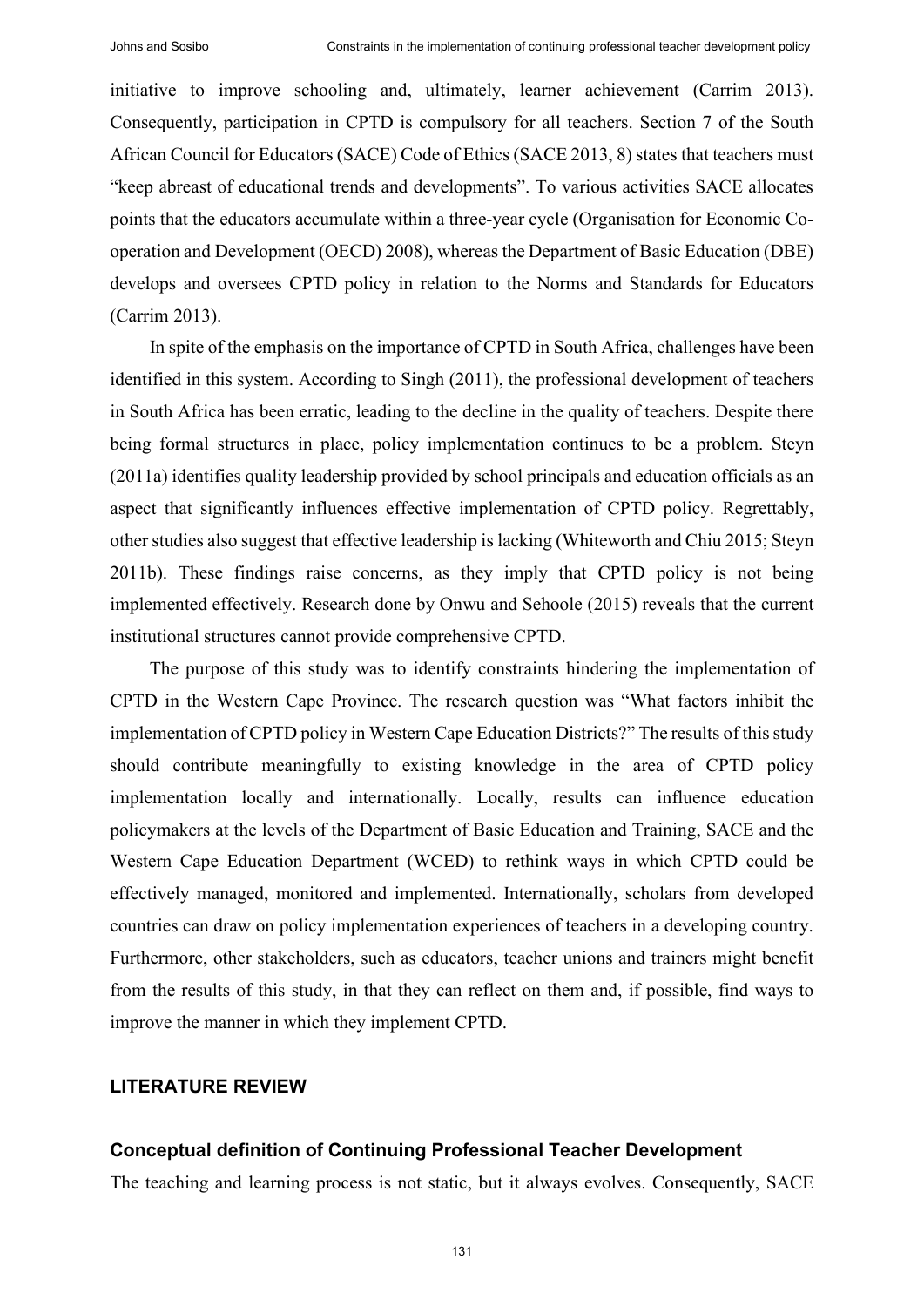(2013) requires teachers, as professionals, to continuously develop their knowledge and skills. CPTD, or teacher learning (TL), as it is referred to by Msomi, Van der Westhuizen and Steenekamp (2014) cannot be viewed as a once-off occurrence, "but [as] a continued process, requiring time and effort". CPTD assists in-service teachers in keeping up to date with the everchanging school environments (Mpahla and Okeke 2015, 11). Moreover, Diale (2016, 95) emphasises that in-service training is an important aspect in the career development of teachers. This on-going learning provides teachers with necessary support through professional development activities such as workshops and courses. These activities equip teachers with powerful pedagogical subject knowledge, an understanding of how students think, and strategies to improve classroom practice (Caena 2011). Hardy (2012) asserts that CPTD is not just about workshops and courses made available to teachers by bureaucrats, but, rather, that it is a situated socio-political practice, and, as a result, its support is intrinsically political. This notion emphasises the fact that CPTD depends on the relationship between the context in which it (needs to) takes place and stakeholders in education who create opportunities for such development. CPTD is context-bound, in the sense that the knowledge gained from it is used in the same context as that from which it was acquired. Moreover, Leibowitz, Vorster and Ndebele (2016) emphasise that a contextual approach to professional development allows for an understanding of how to strategise and effect teaching and learning. Therefore, CPTD falls within the realm of situated learning (Lave and Wenger 1991). Evans (2014) advocates that CPTD opportunities need not be "intentional" or planned, but rather that they be incidental. Incidental learning is not planned and happens every day in and outside schools.

There is a belief that CPTD is a perfect answer to sustainable change in schools (Steyn 2011a). This means that teachers will be better equipped to deliver the curriculum and that being so, the academic results of students will improve. In their study on CPTD in rural areas, Mpahla and Okeke (2015, 30) make two significant recommendations: that policymakers need to appreciate the fact that quality education is reliant on teacher professional development and that teacher professional development is a human right to which all teachers must have access. Conversely, not providing teachers with opportunities for growth and development is a violation of their human rights. It would appear that lack of opportunities for teachers to improve their knowledge and skills strips them of the confidence they need to impart knowledge and provide quality education.

The focus of CPTD should be on the quality of professional growth among teachers in order to improve practice. Sadly, this is not always the case. Tooley and Connally (2016, 2) express a concern that the American education system has been more successful in producing professional development (PD) quantity than quality. They argue that Americans spend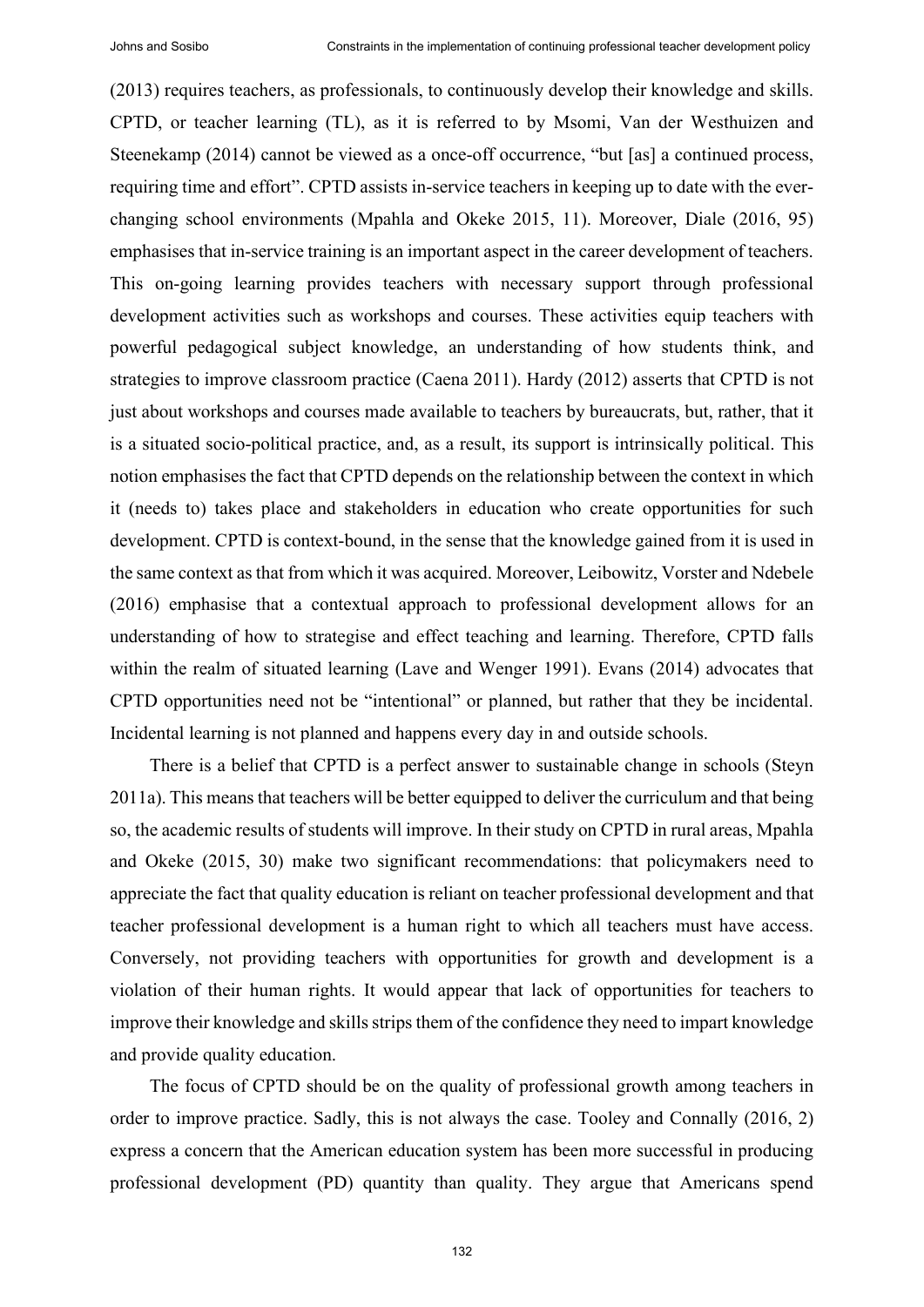millions of dollars per year on PD, but there is little evidence as to how effective the development has been in improving teacher practice and student learning. In fact, research conducted by the organisation, The New Teacher Project (TNTP), shows that there is no significant difference with regard to professional practices between the teachers who attended PD workshops and those who did not (Tooley and Connally 2016, 2). These findings are disconcerting, if weighed against the background that the goal of CPTD is to bring about knowledge and skills that in turn change the instructional practices of teachers.

## **Professionalism in continuing professional development**

Professionalism is pivotal to CPTD. Professionalism can be defined as "the repertoires of professional knowledge, attitudes, and values which articulate the character of teachers' practices" (Murray 2014, 8). Evans (2014) avers that the focus should be on developing the professionalism of teachers and not on expecting CPTD to bring about change. This is particularly important, in that, as professionals, teachers should automatically develop and not be coerced into developing. CPTD not only enhances teaching and learning, but also ensures that classrooms have highly skilled teachers. Ultimately, learner performance is promoted (Mpahla and Okeke 2015). Nonetheless, the reality is that only some teachers see PD as a professional duty, whereas many others view it as optional (Caena 2011). Another reality is that PD has a poor reputation among teachers and those who study education (Tooley and Connally 2016), a view that results from developmental opportunities that are not seen as relevant, especially in rural areas (Mpahla and Okeke 2015). Sadly, this situation might result in the teachers' not committing to PD, leading to missed opportunities for growth.

Watson's (2013) assertion, that PD plays an important role in teacher professionalization, coincides with Evans's (2014). Watson holds that professional development should relate solely to the teacher (as an individual) and that the secondary beneficiaries (learners) should not be considered in any definition of this concept. This means that the primary focus of CPTD should not be improved learner performance, but teacher professionalism. Evans's (2014) conceptualisation of professionalism is multidimensional and is based on three components: behavioural, attitudinal and intellectual development. For further elaboration on these types of development, please read Evans (2014).

#### **Developments in policy implementation**

According to Cerna (2013), policies are successful, mean something, or become significant only if they are implemented well. Implementing policy effectively demands individual, as well as collective action so as to achieve desired goals (Coburn 2016). In order to achieve these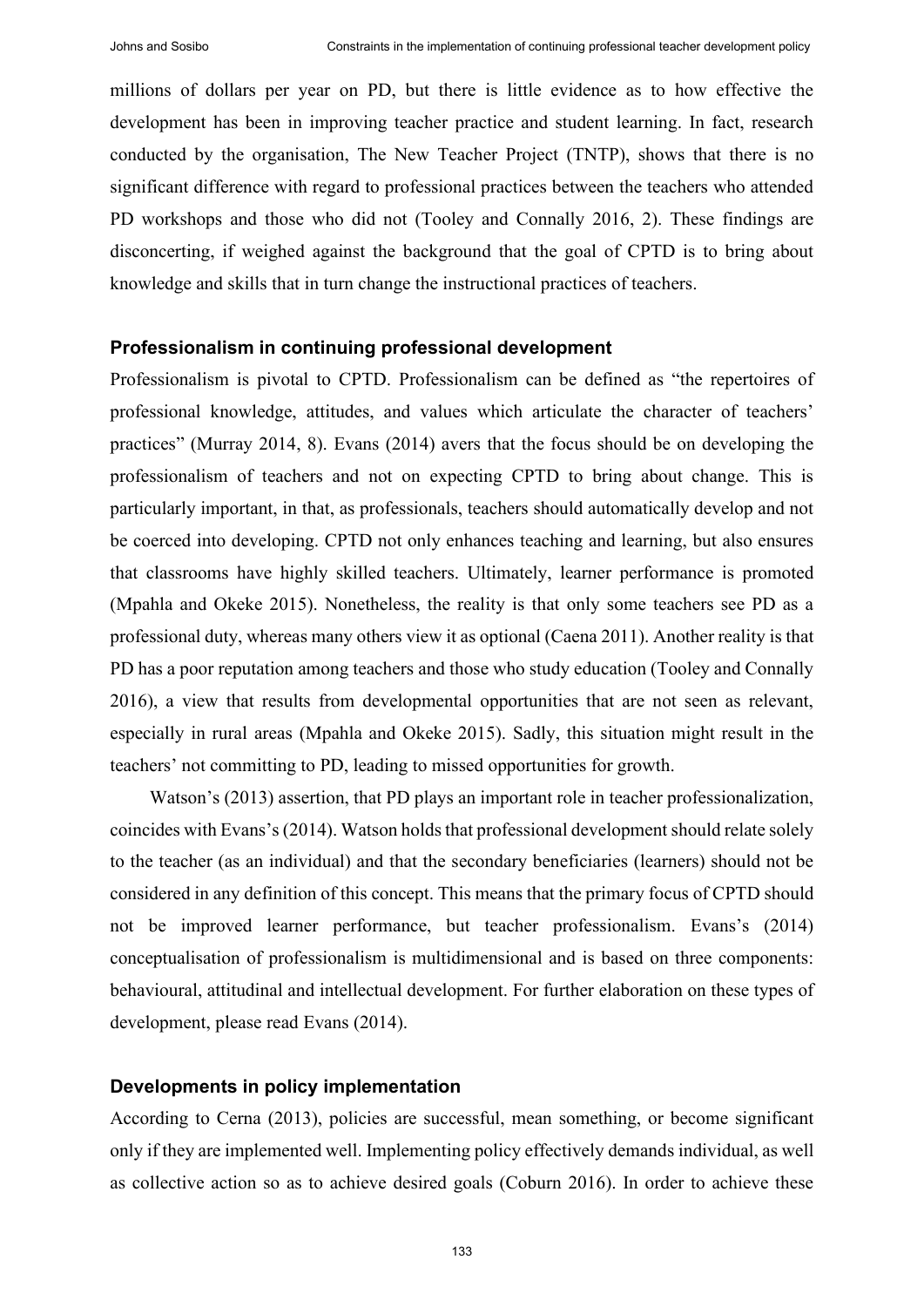desired goals, productive PD requires a theory of action (Tooley and Connally 2016), which requires education leaders to support teachers in engaging with high quality PD, the result of which is improvement in classroom practice and overall increased student learning and achievement. Tooley and Connally (2016) suggest that the basic theory of action framework should be implemented as an ongoing cycle of action comprising four steps: needs identification, selection of effective approaches, implementation of quality approaches, and assessment of PD outcomes. Clearly, the theory of action framework is synonymous with action research. If results show that the purpose has not been achieved during the first cycle of the theory of action, a new one begins again until the needs have been met or results show improvement.

In his research on the role of staff development in the professional development of teachers, Singh (2011) found that professional development needs to be structured, and that an unstructured approach to implementation often results in schools and teachers not implementing policy. Hence the recommended basic theory of action framework for professional development by Tooley and Connally (2016). If implemented effectively, this framework could result in action and effective implementation of CPTD policy.

Research has identified key aspects that may influence the successful implementation of PD (Steyn 2011b). These aspects include emphasis on teachers' learning, commitment of teachers, effective leadership, particular school context, and feedback on teachers' development. Seeing that teachers' needs vary from context to context, it is important for PD programmes to be differentiated and practical in nature so as to meet those diverse developmental needs. The commitment of teachers is vital, they must want to learn and to grow professionally. Motivation for this growth must be intrinsic. In order for teachers to be committed and to take ownership of their development, Du Toit-Brits (2018, 57) proposes that learning be self-directed. A self-directed approach to development would influence the lives of teachers and ultimately impact on the classroom. Effective leadership also contributes to teachers' professional growth. This implies that school principals must be involved in the learning process and in identifying the developmental needs of their teachers, and that they must provide teachers with suitable developmental opportunities (Steyn 2011b). Particular school aspects, such as school culture and teacher collaboration may influence teacher development and commitment. A conducive environment for professional development is generated when teachers and leaders collaborate in the context of professional learning communities (Fullan 2006). In addition, feedback on teachers' development needs to be ongoing and thorough, and teachers need to know whether or not they are making progress when implementing what they have learned (Steyn 2011b).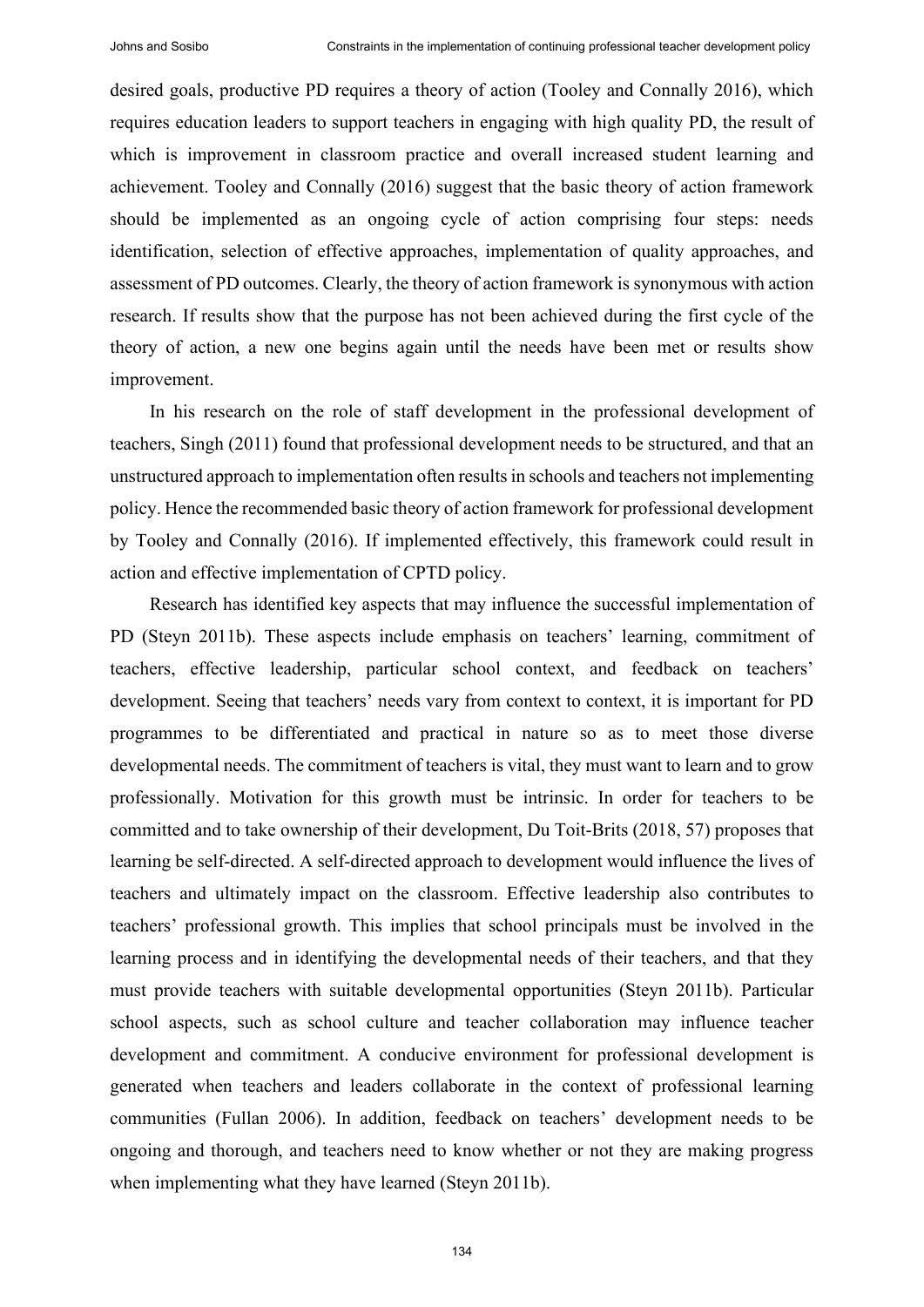Unfortunately, it is not always easy to pinpoint definite factors that result in successful CPTD policy implementation, as they depend on political, economic and social contexts (Cerna 2013), as pointed out earlier. This could explain why a one-size-fits-all policy approach is ineffective (Watson 2013). Some scholars have tried to identify factors that influence successful implementation and results vary from context to context. Whiteworth and Chiu (2015) found that contextual factors such as teacher experience, motivation, self-efficacy, school culture and working conditions play an integral role in teacher change and development. That may explain why Fullan (2006) emphasises context as one of the critical elements that needs to be emphasised in policy implementation, and, I would add, in policy formulation as well.

#### **Theoretical framework**

This study is underpinned by Fullan's theory of change (Fullan 2006). According to Fullan (2007), three factors undergird implementation of policy: characteristics of change, local roles and external factors. Characteristics of change are based on the following four variables: need, clarity, complexity and quality, practicality. Hardy (2012) avers that many CPTD programmes or policies do not directly address the needs of teachers. Consequently, some teachers do not see the need for advocated change. Clarity is often a challenge during the change process, probably because the reason for and the process of change are not clearly defined and understood by stakeholders responsible for policy implementation (Fullan 2006; 2007). This means that the stakeholders involved in the implementation are not informed as to why change is required and how change will be implemented. Complexity is about the degree of difficulty of the change required by those accountable for implementation (Fullan 2007). Some of the aspects taken into account when measuring difficulty include skills required, alterations in beliefs and the use of materials (Fullan 2007). The more complex a CPTD policy is, the less likely that it will be implemented effectively. The quality and practicality of a new programme or policy also depend upon the history of change and implementation. Ambitious policies, however, tend to be politically driven (Fullan 2007). In other words, politicians use policy to bring about educational or societal change for political gains. Unfortunately, politically-driven policies usually do not last long, but have short timespans between initiation and implementation, thus impacting negatively on the quality and practicality of implementation (Fullan 2007). Since the dawn of democracy, this has been the reality in the South African education system. Policies have been frequently replaced with new ones without evidence of the improvement of the education system or learner achievement. Some of these policies, to name but a few, have included Curriculum 2005, Outcomes-based education; National Curriculum Statements (NCS); Curriculum and Assessment Policy Statements (CAPS).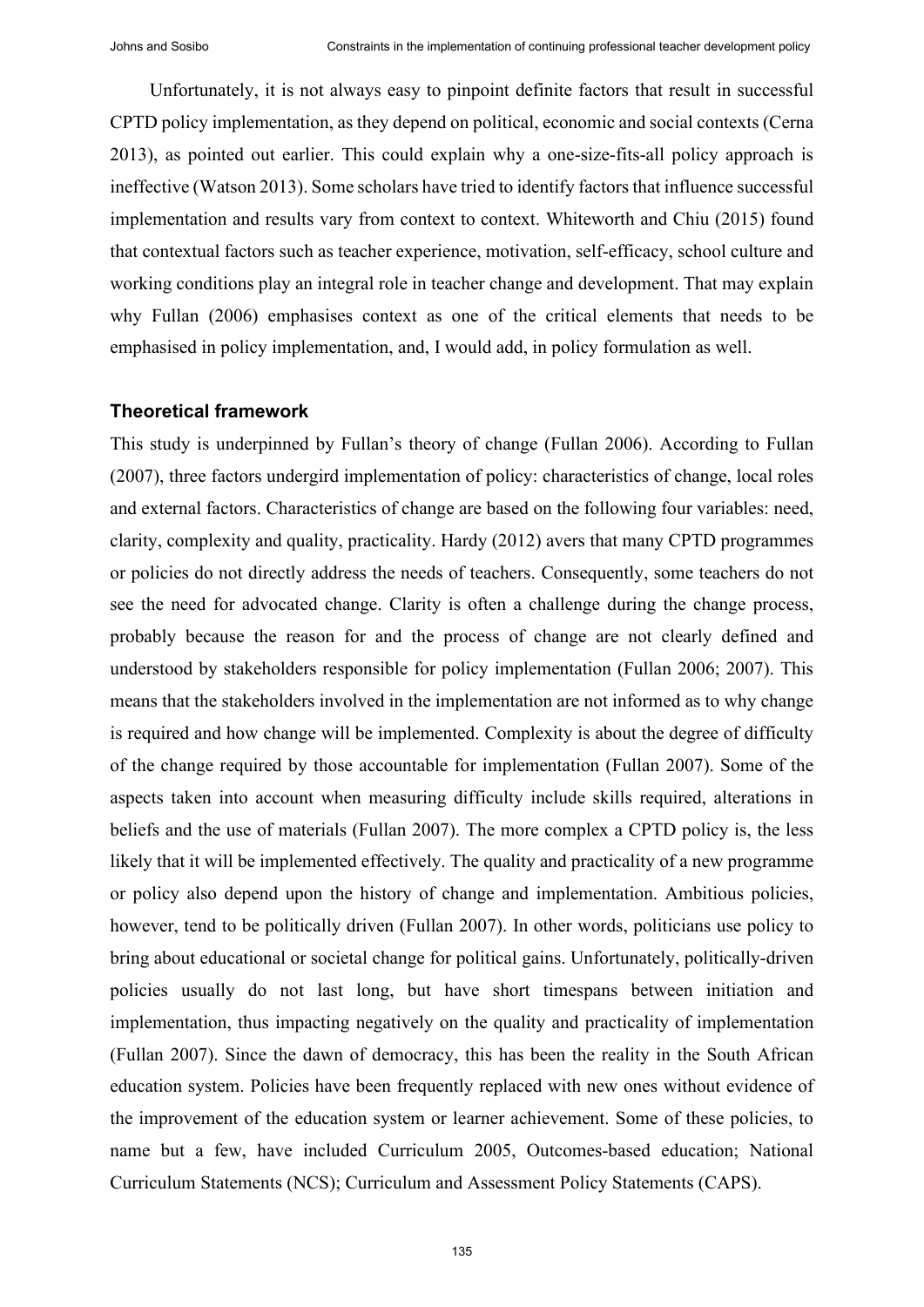Local factors that influence CPTD policy implementation focus on the context or social conditions in which change must occur (Fullan 2007). Not every local school system is the same: what might work in one context might not work in another. A local school system consists of the following stakeholders: district, community, principals and teachers (Fullan 2007). Each local school system has a professional learning culture that is dictated by context and various socio-political cultures. Fullan (2007, 18) points out that change or implementation fails when "the infrastructure is weak, unhelpful, or working at cross purposes", a fact supported by Singh (2011). The infrastructure referred to consists of the different ecological levels within the education system, namely teachers, school, education district, provincial and national departments of education. What this means is that a teacher cannot effect sustainable change within a school that does not have a structured approach to policy. Similarly, a school cannot effect sustainable change if support from the district is not forthcoming. Likewise, a district cannot effect sustainable change if it is not supported by the provincial department of education. In a nutshell, in order for policy implementation to be successful, all levels of the education system need to be supportive and have a common purpose.

External factors involve the broader society, which plays an integral role in decisions made concerning any education system. Provincial and state priorities for education are based on political decisions lobbied for by interest groups, bureaucrats and elected representatives. It is thus the concerns of broader society that put pressure on schools and districts (Fullan 2007). The fragmented approach and lack of coherence among external parties, such as nongovernmental organisations (NGOs), non-profit organisations (NPOs), higher education institutions (HEIs) and teacher unions mean that all compete for teachers' time. These external stakeholders offer similar programmes to teachers, thus limiting the teachers' abilities to participate fully in any programme. A divide has also been noted between policymakers and practitioners. One party is unaware of the subjective world of the other. There seems to be no relationship between local school systems and external authorities such as policy-makers, resulting in the lack of clarity and ambiguity about expectations when it comes to policy implementation (Fullan 2007).

Fullan (2007) asks how policy can change this dysfunctional culture. Although Fullan (2006) highlights some concerns regarding professional learning communities (PLCs), they might bring hope for collaboration, rather than competition, among different stakeholders. Fullan (2006, 6) describes the role of PLCs as "involv[ing] developing communities of learners in which teachers and school leaders work together to improve the learning conditions and results of students in given schools".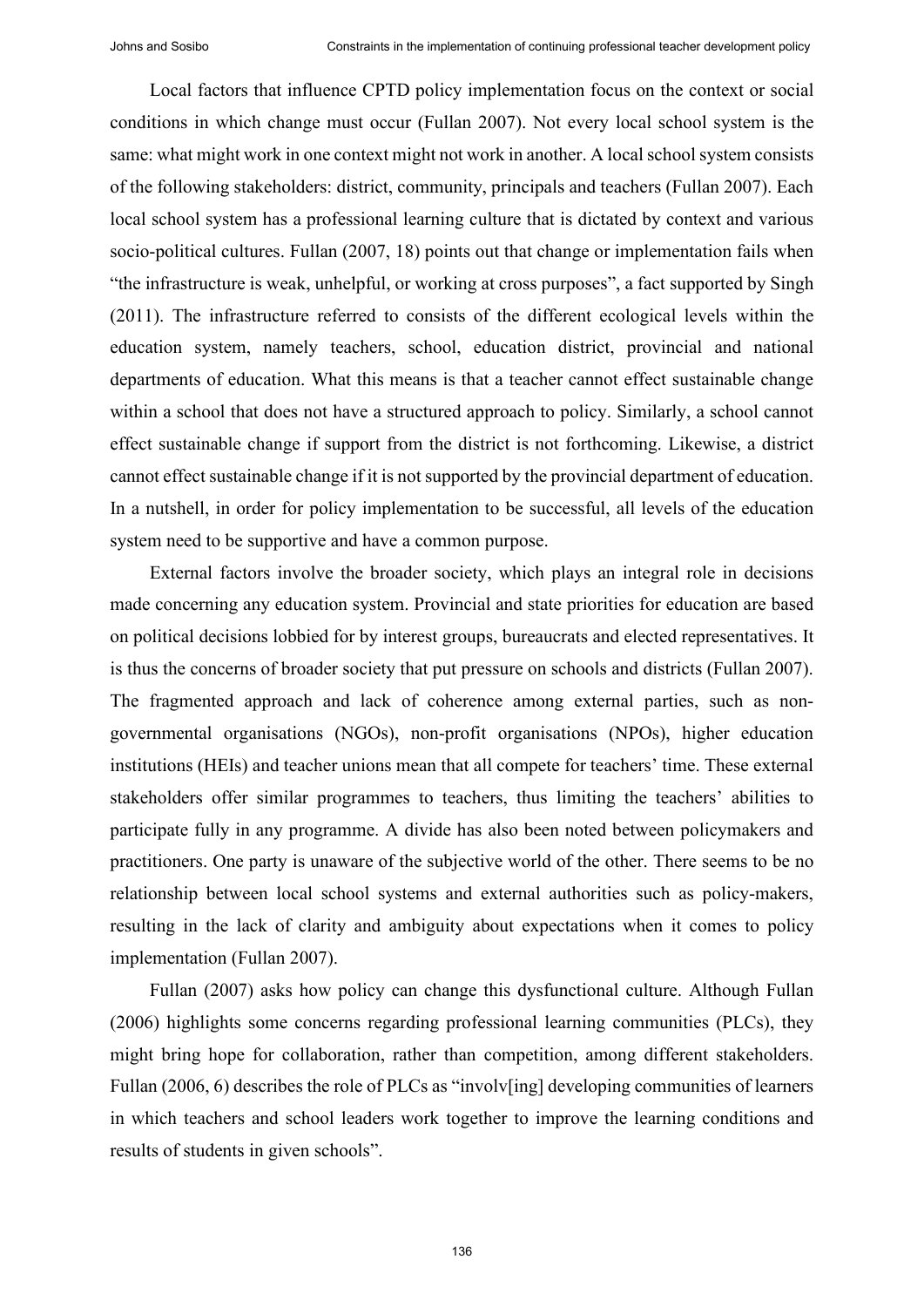## **METHODOLOGY**

A qualitative case study of CPTD policy implementation in two education districts was employed in this investigation. The aim of qualitative research is to study the experience and, social situations of the phenomenon in its natural setting (Rule and John 2011). According to Punch and Qancea (2014), a case study allows for an in-depth understanding of the subjective experiences of participants in a study, taking into account the complexity of their context. Qualitative case study was considered appropriate for this study, because it provided participants with an opportunity to offer rich data about their experiences of CPTD policy implementation in their natural settings.

Site selection involves identification and justification of a site to locate participants involved in the study (McMillan and Schumacher 2010). The sites in this study were two district offices, four schools and one provincial office. The Western Cape Province consists of eight education districts. Four of the eight districts are situated in rural areas and four in urban areas. This study was conducted in two of these districts that were conveniently sampled. Districts were chosen on the grounds of their close geographical positioning to where the researcher resides, thus ensuring the economic viability of the research. Two schools were purposely selected from each of the two districts, with one being a primary and the other a high school. Criterion for the selection of these schools was their excellent results in 2016 systemic tests, in which each had a pass rate of more than 80%. The assumption in selecting these schools was based on Carrim's (2013) assumption that teachers at schools with excellent results participate in professional development.

Two sampling strategies were used in the selection of the participants for this study, namely purposive and convenience sampling. Purposive sampling is also referred to as judgement sampling, in that the researcher deliberately chooses informants or participants according to the knowledge and experience they might possess (Dolores and Tongco 2007). Convenience sampling was used because of practical constraints, such as availability and the close geographical positioning of participants. Thus, the sample consisted of participants who were available and were willing to participate in the study (Johnson and Christensen 2010), and who were able to contribute rich data to this study. A total of four school principals (one from each of the four schools), two district officials (one from the urban district office and the other from the rural district office), one provincial official from the provincial office and 24 teachers (six from each of the four schools) participated in this study.

Instead of their real names, the following codes were used to refer to the sites and participants: School 1-School 4 for the schools, PO for the Provincial Officer, RDO for the rural district officer and UDO for the urban district officer. For school principals, the codes were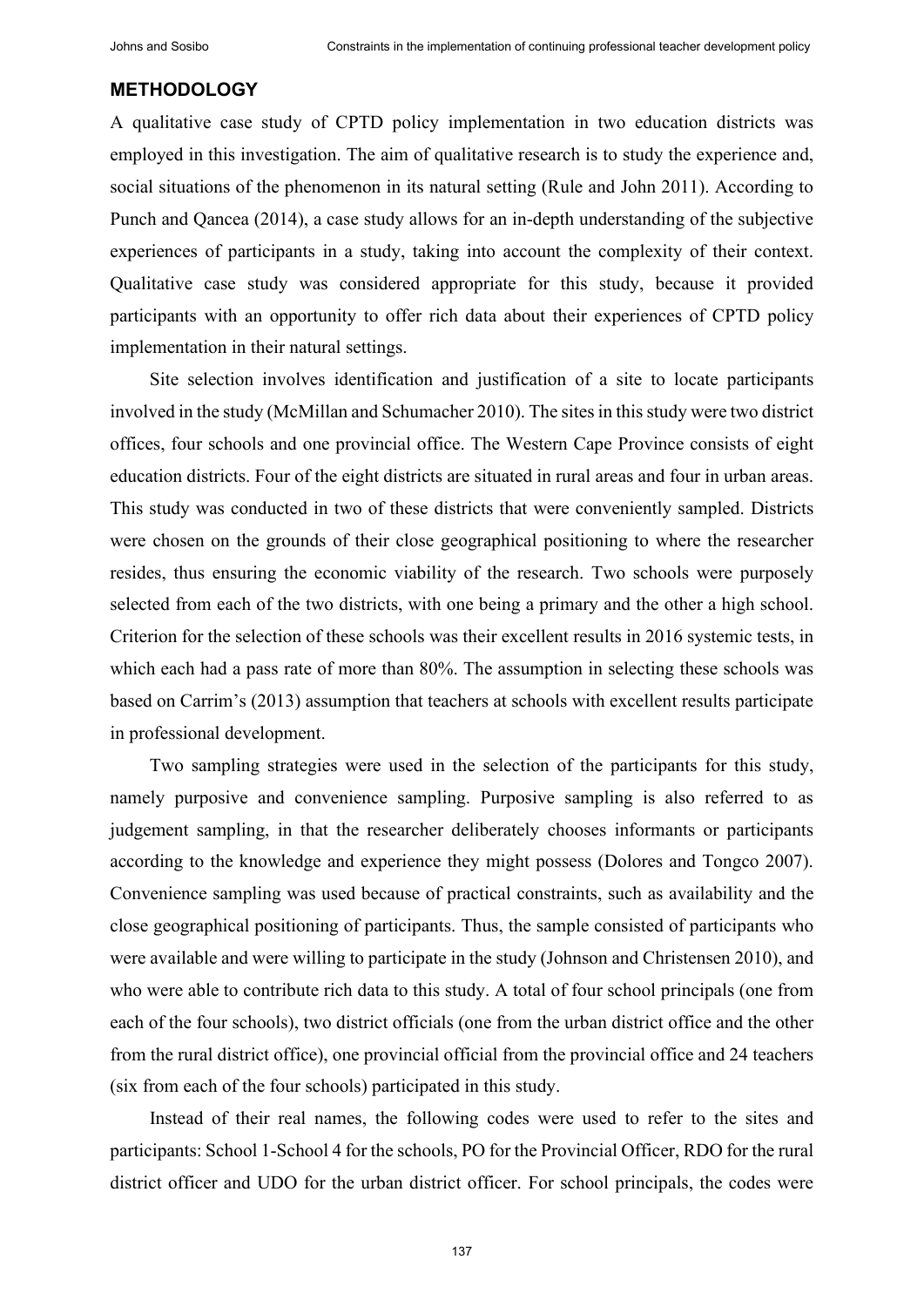SP1, SP2, SP3 and SP4, and for teachers they were ST1-ST6 for School 1; ST7-ST12 for School 2; ST13-ST18 for School 3; and ST19-ST24 for School 4.

Data was collected using semi-structured open-ended individual interviews with PO, RDO, UDO and the four principals, whereas focus-group interviews were conducted with teachers. Individual interviews allowed the researcher to have a conversation with participants, thereby gaining invaluable insight into their views and beliefs about the phenomenon studied, and focus-group interviews allowed them to share and discuss their feelings and express opinions that are unique to them regarding the same phenomenon (Strydom and Bezuidenhout, 2014). Interviews were recorded with the permission of the participants.

Data triangulation involves the use of more than one research method to collect data in a study (Koonin 2014). For this study, data obtained through interviews was triangulated with data from documents related to CPTD, namely The National Policy Framework for Teacher Education and Development (NPFTED) (2006) and the Integrated Strategic Planning Framework for Teacher Education in South Africa (ISPFTED) (2011). The credibility of this study was ensured by the use of data triangulation which was done through the use of different data sources (provincial and district officials, teachers and school principals) and datacollection methods (interviews and document analysis). For analysis, data obtained through the interviews was synthesised with that obtained from documents. After the synthesis, data was compared and contrasted, colour-coded, categorised and classified into emergent themes that were later used as subheadings for the findings.

Ethical considerations included obtaining permission from the Western Cape Education Department to conduct the study. Ethical clearance to conduct the study was obtained from the Cape Peninsula University of Technology Ethics Committee. In addition, education districts and the principals also gave permission for the study to be conducted in their districts and schools. Teachers participated voluntarily in the focus group discussions, but they also signed consent forms. They were informed about the contents of the study, their voluntary rights and that their anonymity would be assured. The researcher explained to them that data obtained would be used solely for this research and that it would be stored in a safe place and discarded after three years.

## **RESULTS**

The two themes that emerged from data analysis were teachers' negative attitudes and lack of motivation, and secondly, compliance and coercion. They are presented in the next section.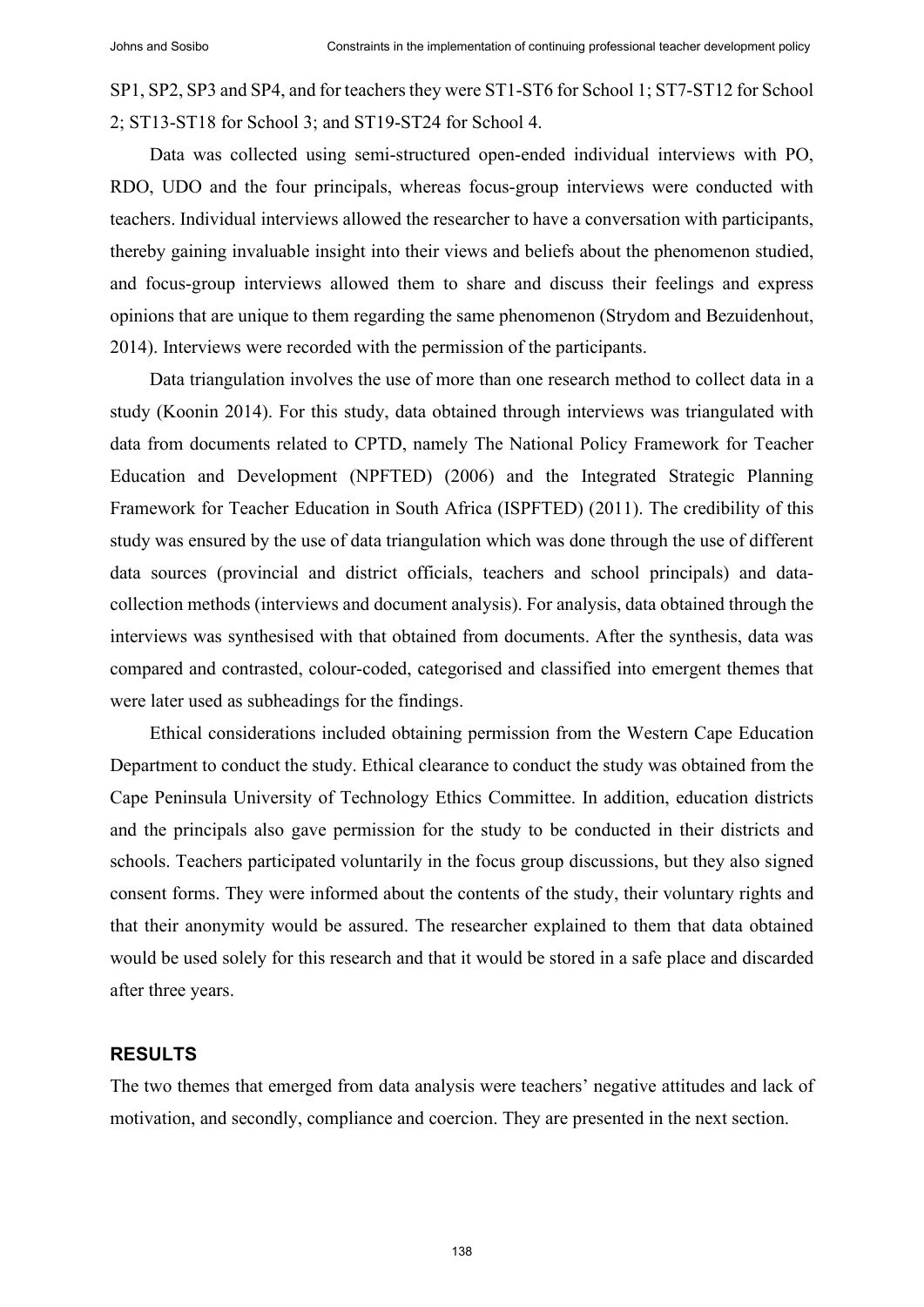# **Negative attitudes and lack of motivation**

The departmental officials, principals and teachers expressed different opinions about the constraints they experienced with regard to the implementation of CPTD policy in their region. Teachers expressed feelings of demotivation, distrust and frustration with the manner in which CPTD policy was implemented and with them not being treated as professionals. To illustrate this point, ST4 stated:

"By completing a register for every activity attended, we feel belittled as professionals. They [WCED and SACE] distrust teachers, as we are just a PERSAL [personal salary] number to the department."

With this utterance, ST4 was suggesting that their department did not take them seriously, but that it treated them as numbers, rather than human beings. According to the National Policy Framework for Teacher Education and Development (NPFTED – *Government Gazette*, 26 April 2007) (DBE 2007, 19), however at the heart of the CPTD system is the enabling and empowerment of the teachers. Advocacy of the CPTD programme should be capable of reassuring teachers that they stand to benefit from it and gain greater professional confidence. The NPFTED thus emphasises and reinforces the professional status of the teachers. Nonetheless, based on their statements, it was clear that participants were becoming frustrated and developing a negative attitude and low level of motivation towards the CPTD policy.

RDO mentioned that staff development teams (SDTs) were training teachers, but not directing them towards developmental critical thinking. He emphasised that SDTs should assist teachers in "making the mind-shift around cultivating a professional attitude towards your work". ST16 was of the opinion that very few teachers wanted to change their practice, a view also held by ST8, who mentioned that teachers had a negative mind-set towards CPTD due to various factors, including large classes and inadequate resources. Similarly, ST15 pointed out that the current defiant mind-set of teachers was hard to change. Some of the participants indicated that they were not willing to use the CPTD website in its current state, which they perceived as dysfunctional. This unwillingness was confirmed by ST17, who commented:

"I'm not going to go onto that  $\mathcal{Q}_t \sharp \mathcal{Q}_t$  website. I am not going to enter it until its user-friendly."

In contrast, PO felt that there was training fatigue and that developmental activities were not meeting the needs of teachers. He described CPTD activities as "a hit-and-miss exercise", which he claimed resulted in a negative attitude among teachers. Moreover, there was a feeling among participants that the manner in which CPTD policy was implemented was not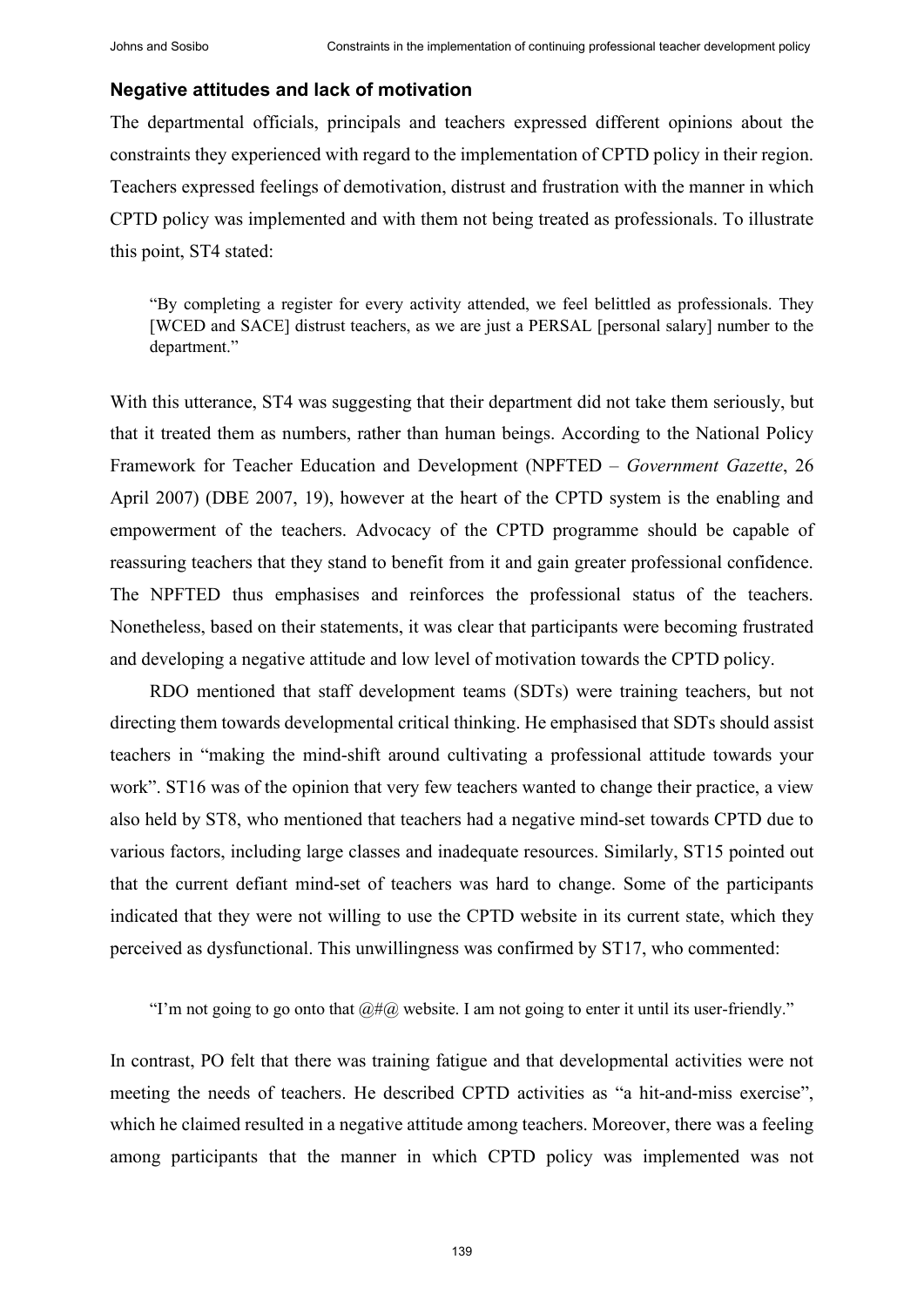constructive. ST10 mentioned that subject advisers who visited their school only monitored and verified the work of teachers, but that no positive criticism was given or motivation with regard to development and training. In support of ST10, ST12 asserted that,

"At the end of the subject advisers' visits I should be thanking them and not be upset and cross, as is the case right now. We need guidance and capacity development, not inspection."

In its policy on the Organisation, Roles and Responsibilities of Education Districts, (DBE 2013), the DBE clearly specifies the four main functions of education districts: planning; support; oversight and accountability; and public engagement. Planning and support speak directly to CPTD and specify that districts should assist schools with compiling their improvement and development plans, then integrate these plans into district plans. Regarding support, districts are expected to provide an enabling environment by organising the provision of and support for, the professional development of managers, educators and administrative staff members. One of the core functions of the district curriculum delivery support team is to inform schools about national and provincial policies and to assist them with their implementation. Furthermore, the support team is supposed to promote and organise professional development activities for educators in cooperation with the SACE (DBE 2013: 21). The frequent use of the word "assist" is an indication that it is central to the CPTD policy. Thus, the main role of a district office is to offer support to schools and not only to monitor and evaluate. The Integrated Strategic Planning Framework for Teacher Education and Development in South Africa (ISPFTED 2011, 162) addresses this issue by recommending that there needs to be a clear differentiation between an advisory and an inspectoral role for subject advisers. Yet, as illustrated by the remarks of ST10 and ST12, this was not the case, as subject advisers seemingly paid more attention to monitoring and evaluation, rather than to providing support.

# **Compliance and coercion**

Results revealed that the departmental officials, principals and teachers believed that the CPTD policy was compliance-driven and that its implementation was forced on them. According to RDO, CPTD policy was implemented for political reasons in order to comply with legislation and not necessarily to help teachers to grow and develop as professionals. UDO expressed dissatisfaction, in that by instructing districts to organise training teams, the provincial district was foisting the responsibility of implementing CPTD policy on to them (district officials). RDO and UDO agreed that this approach to policy implementation resulted in CPTD becoming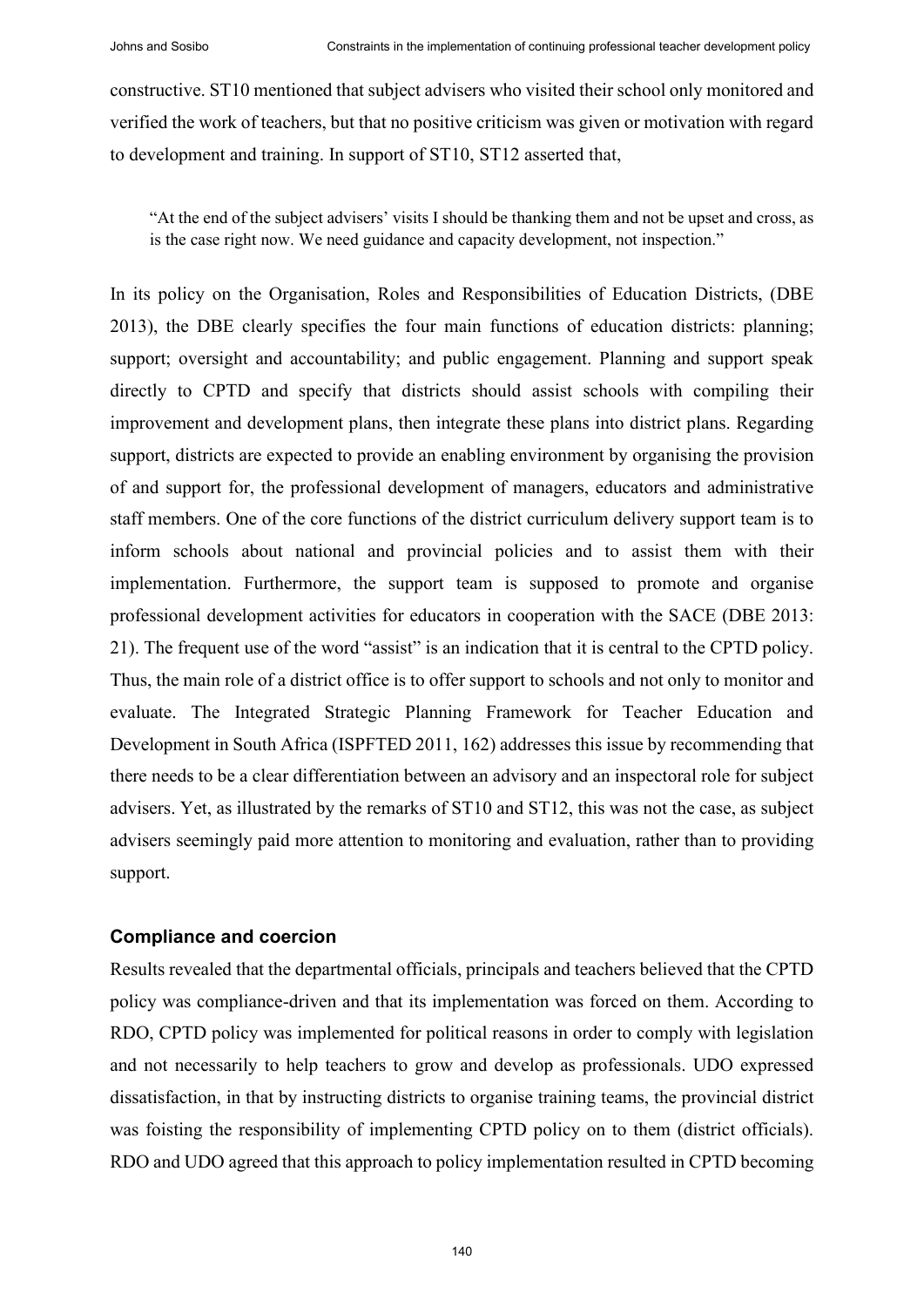a compliance and superficial activity rather than a developmental and purpose-driven exercise. Some principals concurred, with SP4 expressing a view that, "I think that it [CPTD] is one of those things that people have to do".

This opinion could be interpreted to mean that CPTD is one of those things that have to be done for the sake of doing them, not necessarily because it has any value. This view was supported by SP3 who mentioned,

"What worries me about the policy at present is that it's become a tick-box exercise. People will follow the path of least resistance. They'll go the way that seems to get them to that point best, but whether they're really genuinely enthusiastic about being developed, you'll never really know, because they've got enough points."

Many of the teachers seemed to agree that SACE was forcing the CPTD policy on them, a situation about which ST3 made this comment,

"When workshops are compulsory to attend, then you know you're organising workshops for the sake of organising them."

ST3's statement may not necessarily be true in all cases, as some workshops may be compulsory because of the value they hold for those who have to attend them. On the issue of coerced implementation, ST14 mentioned that in the two and half years that he had been at the school, the CPTD policy had been mentioned and they had been "told" to implement it. ST20 believed that forced compliance and implementation had resulted in the teachers' becoming resistant towards the policy. An example of such resistance was evident in the question that ST2 asked, namely: "Why should a senior teacher who delivers the results be forced to attend workshops?"

Another apparent problem with implementation was that a one-size-fits-all approach was allegedly adopted by authorities. ST13 referred to this phenomenon as a "generalised approach to teacher development", meaning that contextual factors were often not taken into account when implementing CPTD policy, as Fullan (2006; 2007) suggests they should be. Teachers in rural districts felt that there were different dynamics in rural and urban contexts and that those dynamics needed to be taken into account when implementing CPTD policy, with ST5 claiming that,

"Rural schools have different needs to urban schools. What works in an urban environment might not work in a rural environment."

An example of such a dynamic as given by ST5 was that rural school teachers needed to travel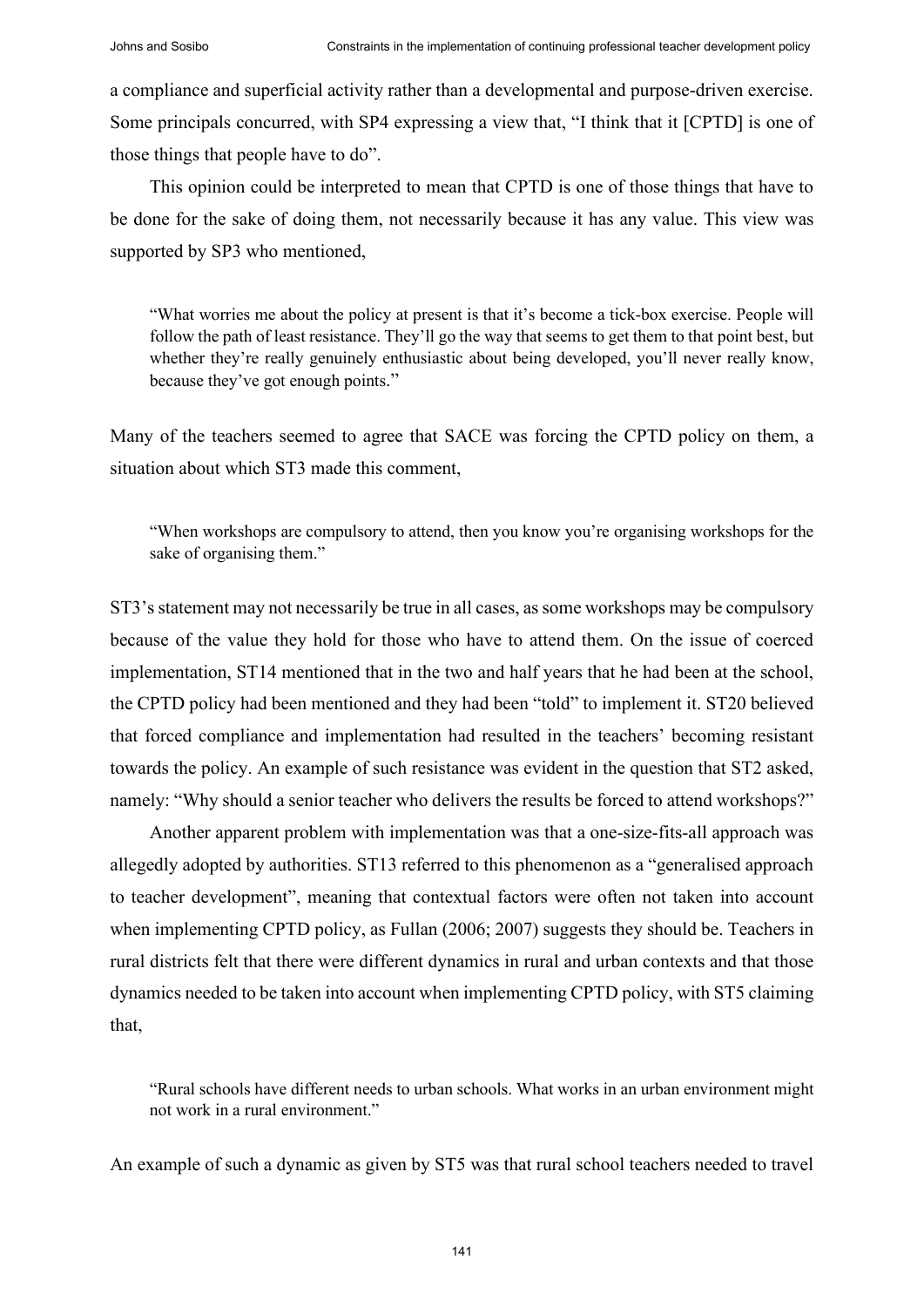long distances to attend compulsory CPTD workshops. In his view, that had a negative impact on curriculum delivery, as teachers were compelled to leave school early to attend the workshops, which negatively impacted their notional teaching time. According to the NPFTED (DBE 2007), teachers should not neglect their main responsibility of teaching in order to earn professional development points. Clearly, provision needs to be made for teachers to attend CPTD workshops without feeling guilty about abdicating their responsibilities.

There was a feeling among some teachers that their voices were not heard in the formulation and implementation of the CPTD policy. This might be what led ST18 to describe the CPTD policy implementation as top-down. This sentiment was substantiated by RDO, who stated, "I cannot say that one orientation session to CPTD automatically creates buy-in for the teachers". An example of the lack of buy-in among teachers was expressed by SP1, who said,

"We don't get to implementing CPTD policy fully in schools. We don't get to it as we don't have meetings to discuss what we have learned. I would be lying if I said we did."

From SP1's words, one can sense a feeling of frustration and desperation that much more should be done in the implementation of the CPTD policy. What is profound about these results is that the manner in which policy is implemented in this province negatively affects stakeholders at different levels of the system.

## **DISCUSSION AND ANALYSIS**

Based on the results obtained in this study, it appears that the implementation of CPTD policy in the Western Cape Education Districts has constraints. If these constraints are not addressed, they can diminish the good intentions of providing CPTD programmes to teachers. These constraints, albeit few, touch at the core of CPTD. This is because CPTD is provided to teachers so that they can acquire the knowledge and skills that will enable them to improve their instructional practices, while at the same time they keep abreast of new developments in their fields.

The two themes that emerged paint a bleak picture about how CPTD policy is implemented in this province. One of the themes revealed that teachers do not feel valued, but are treated as numbers, and that the CPTD system is a tick-box or cut-and-paste activity that is done for reasons other than to develop teachers. Teachers reported that they do not perceive its importance, which has led to their developing negative attitudes and lack of motivation, as well as possible low morale. Fullan (2006; 2007) argues that clarity is required in order for change to occur. If the reason for and the process of change are not clearly defined and understood by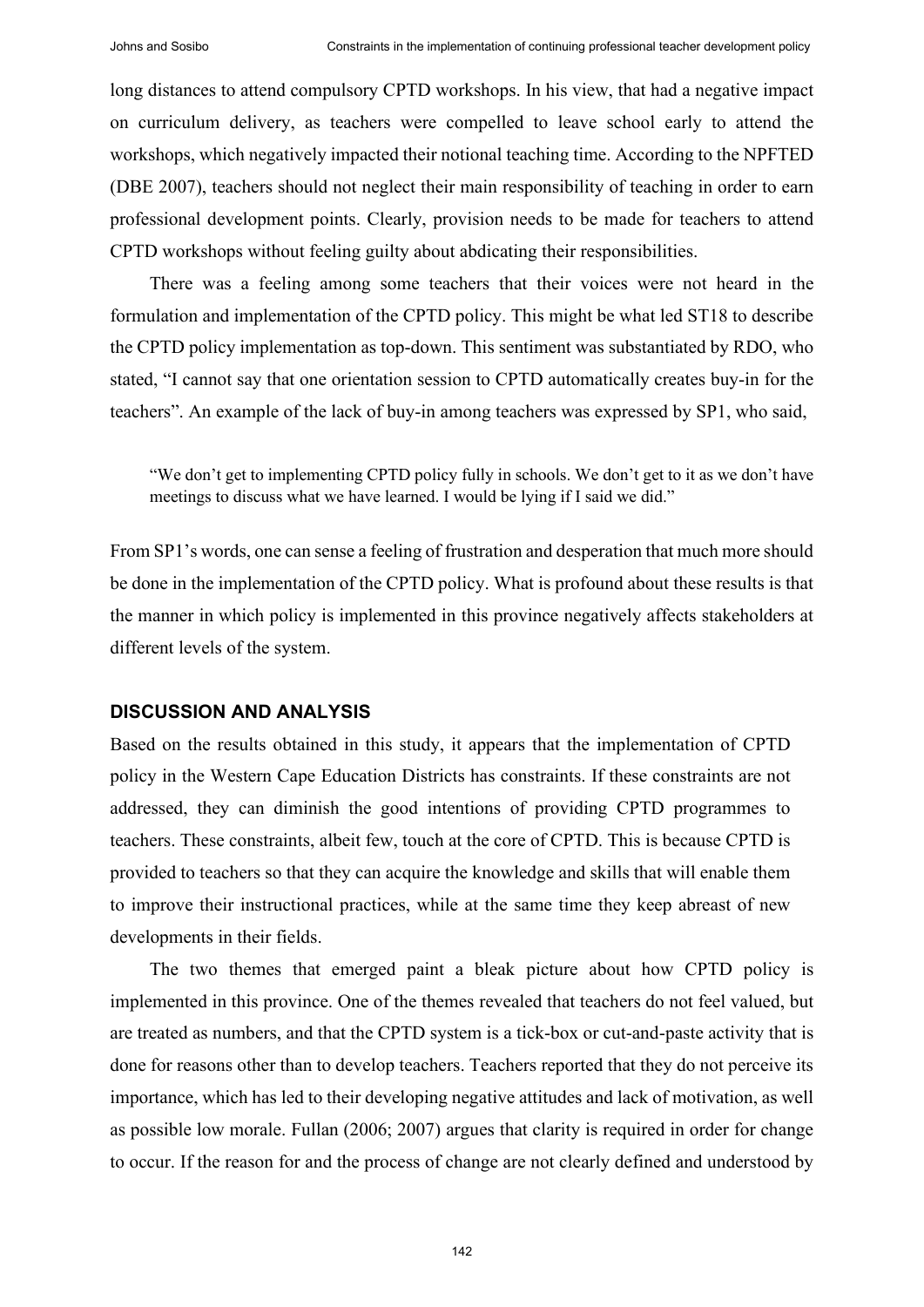stakeholders, they will not be motivated to implement policy.

Results of this study have shown that what is reported to be happening on the ground contradicts what is stipulated in the policy documents about how CPTD policy should be implemented. Policy acts as a guide to the actions to be taken. If it is not adhered to or implemented effectively, as was found in this case study, actions taken render that policy ineffective at best and obsolete at worst, as reported in this study. In addressing the discourse between policy and implementation, Fullan (2007) concedes that ambitious policies tend to be politically driven and have short timespans between initiation and implementation. Thus, resulting in a rushed implementation phase lacking the four variables characteristic of change: need, clarity, complexity and quality, practicality.

What was also found to be disconcerting from the results was that it was not only the teachers who believed that policy implementation had constraints, but other stakeholders as well, including SPs, RDOs and UDOs. Ironically, even the PO, who would ideally be expected to speak highly of the policy implementation, was open about the issue of the CPTD policy's not meeting the needs of the teachers. It is imperative that the developmental needs of teachers are met, as each school system is not the same, similarly the needs of teachers (Fullan 2007). If the developmental needs of teachers are not met, they will not participate readily in developmental programmes offered.

It was also highly disturbing to note that contextual factors do not appear to be taken into consideration in the implementation of CPTD policy in this province. Fullan's (2006; 2007) change theory emphasises the importance of context. Since the context of schools and districts is not homogeneous, policy implementation should take those varying contexts into consideration, instead of using a one-size-fits-all approach. Similarly, it does not bode well that there is no synergy among stakeholders with regard to the manner in which they implement CPTD policy. This is where Professional Learning Communities (PLCs) feature, as they can bring the stakeholders together to share experiences and learn from one another. Fullan (2006, 6) holds that PLCs "are in fact about establishing new collaborative cultures" that are highly needed in the context of this study.

## **CONCLUSION**

The purpose of this study was to investigate constraints in the implementation of the CPTD policy in the Western Cape Province. Results showed that the flaws in the manner in which policy is implemented resulted in teachers' developing negative attitudes and lack of motivation, and that they experienced policy implementation as a compliance activity which did not assist them in developing as professionals. In addition, they felt that policy was forced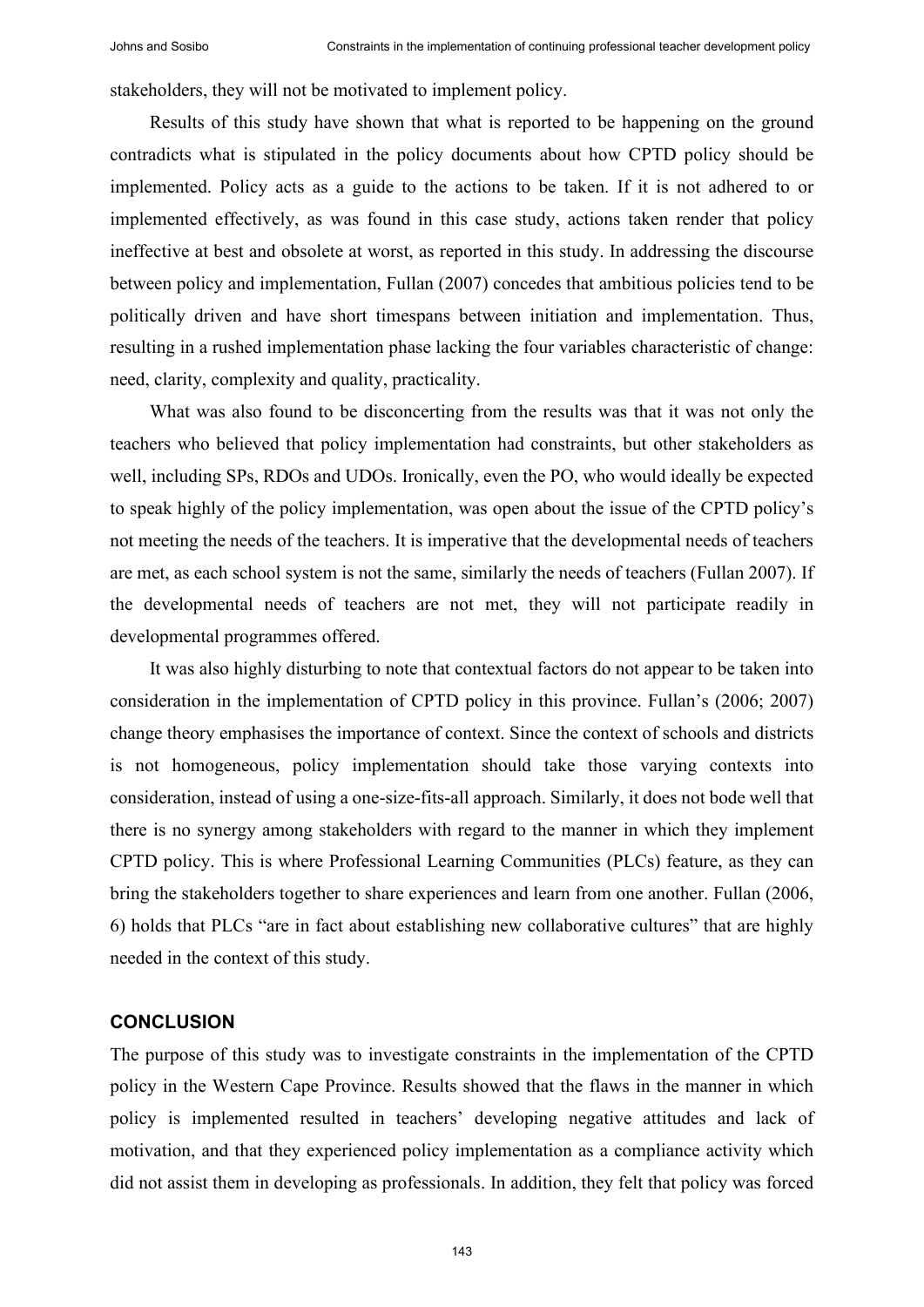on them from the top down, and that the right hand did not know what the left hand was doing. Clearly, the approach adopted in CPTD policy implementation lacks cohesion. In light of the above, it is recommended that the provincial leaders go back to the drawing board to rethink ways in which to ameliorate this situation. One of the recommendations would be to adopt the bottom-up approach and involve all the stakeholders, not only in the implementation, but in policy formulation as well. The other recommendation is that the provincial office undertake large-scale research on CPTD policy implementation in order to hear more voices. Another avenue for further research include extending the present study to Trade Unions (as an external stakeholder), so as to establish how they contribute or assist in implementing CPTD policy. The results of this study are not even the tip of an iceberg compared to the findings that could be made from large-scale research. After the CPTD system has been revisited, it is recommended that PLCs be established to encourage stakeholder collaboration. Although this study was small-scale, it has contributed immensely to existing knowledge in the area of CPTD.

#### **REFERENCES**

- Caena, F. 2011. *Literature review, quality in teachers' continuing professional development*. Brussels: European Commission Directorate-General for Education and Culture. (Google Scholar).
- Carrim, N. 2013. *The search for quality education in post-apartheid South Africa,* ed. Y. Sayed, A. Kanjee and M. Nkomo, 39–60. Cape Town: HSRC Press.
- Cerna, L. 2013. *The nature of policy change and implementation: A review of different theoretical approaches.* Geneva: OECD. (Google Scholar).
- Coburn, C. E. 2016. What's policy got to do with it? How the structure-agency debate can illuminate policy implementation. *American Journal of Education* 122: 465–475.
- DBE *see* Department of Basic Education.
- Department of Basic Education. 2007. National Policy Framework for Teacher Education and Development. *Government Gazette*, 26 April 2007. Government Printer, Pretoria.
- Departments of Basic and Higher Education. 2011*. The Integrated Strategic Planning Framework for Teacher Education and Development in South Africa.* Pretoria: Departments of Basic and Higher Education.
- Department of Basic Education. 2013. *Organisation, Roles and Responsibilities of Education Districts.* Pretoria: Government Printer.
- Diale, B. M. 2016. Life orientation teachers' career development needs in Gauteng: Are we missing the boat? South African Journal of Higher Education 30(3): 85-110.
- Dolores, M. and C. Tongco. 2007. Purposive sampling as a tool for informant selection. *Ethnobotany Research & Applications* 5: 147–158.
- Du Toit-Brits, C. 2018. Towards a transformative and holistic continuing self-directed learning theory. *South African Journal of Higher Education* 32(4): 51‒65.
- Evans, L. 2014. Leadership for professional development and learning: enhancing our understanding of how teachers develop. *Cambridge Journal of Education* 44: 179–198.
- Fullan, M. 2006. Change theory: A force for school improvement. *Seminar Paper Series No. 157*. Jolimont, Victoria: Centre for Strategic Education (CSE).
- Fullan, M. 2007. *The new meaning of educational change*. 4<sup>th</sup> Revised edition. New York: Teachers